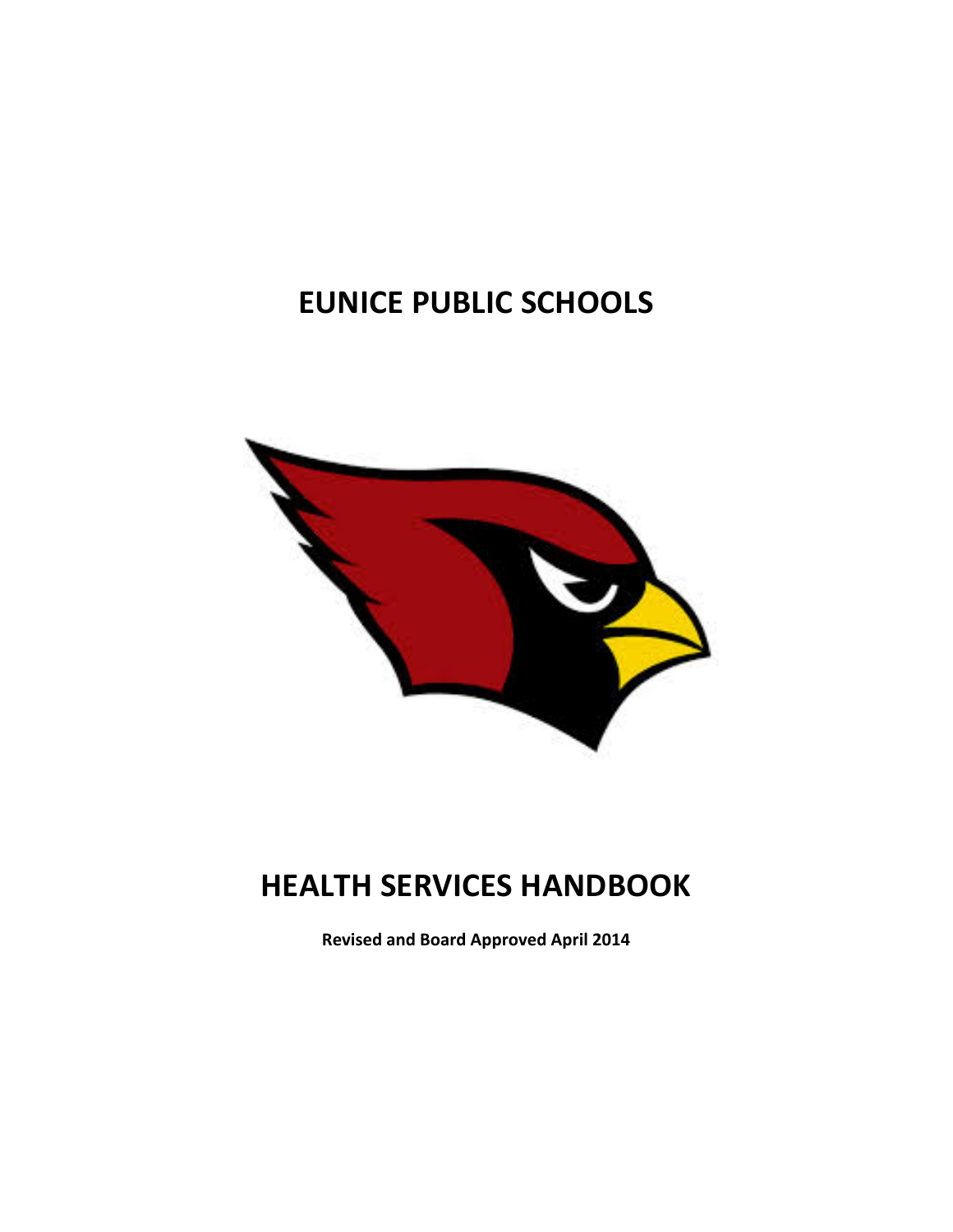## **Student Health Services Policy**

Eunice Public Schools aims to provide a comprehensive school health program that promotes the health, safety, wellness, and academic success of every student. The purpose of this policy is to provide guidelines to help maintain the health and safety of our students.

## **Immunizations**

New Mexico law requires that all students be immunized against certain communicable diseases. These requirements are determined by the NM Department of Health (NM DOH). For assessment of vaccination status, current official immunization schedules are released annually by NM DOH. A copy of the current immunization schedule can be found online at www.immunizenm.org, or you can obtain a copy through the school nurse.

In the school setting, the school nurse is usually the person best qualified to determine which children require vaccination, and will subsequently notify the parent/guardian. Eunice Public Schools will follow the current years New Mexico Childcare/Pre-school/School Entry Immunization requirements. The NM Immunization Program requires an annual immunization report from each school in the state for which forms are released to schools in the fall so that appropriate intervention in problematic school districts can take place.

#### **Immunization Assessment**

For a child who has begun the process of immunization and the process is being accomplished in accordance with the current NM immunization schedule, she/he may enroll in and attend school. 

For a child who has no documentation and was formerly enrolled in a school in the US, a phone call requesting records to verify immunization status is sufficient to be considered in process. If the child was formerly enrolled in a school in another country and has no records, she/he must begin the recommended immunizations to be considered in process.

For a child whose immunizations are not up-to-date but who has received all immunizations permissible at the current date she/he is considered in process.

For a child who is attempting to reach compliance but is behind on a series, s/he is no longer considered in process. A scheduled appointment to receive immunizations is considered in process, and the child may register and attend school. If proof of immunization is not presented the first school day after this appointment, disenrollment procedure can begin. For any student kept out of school longer than five consecutive days for noncompliance, the local RHO should be notified (NMAC 7.5.2)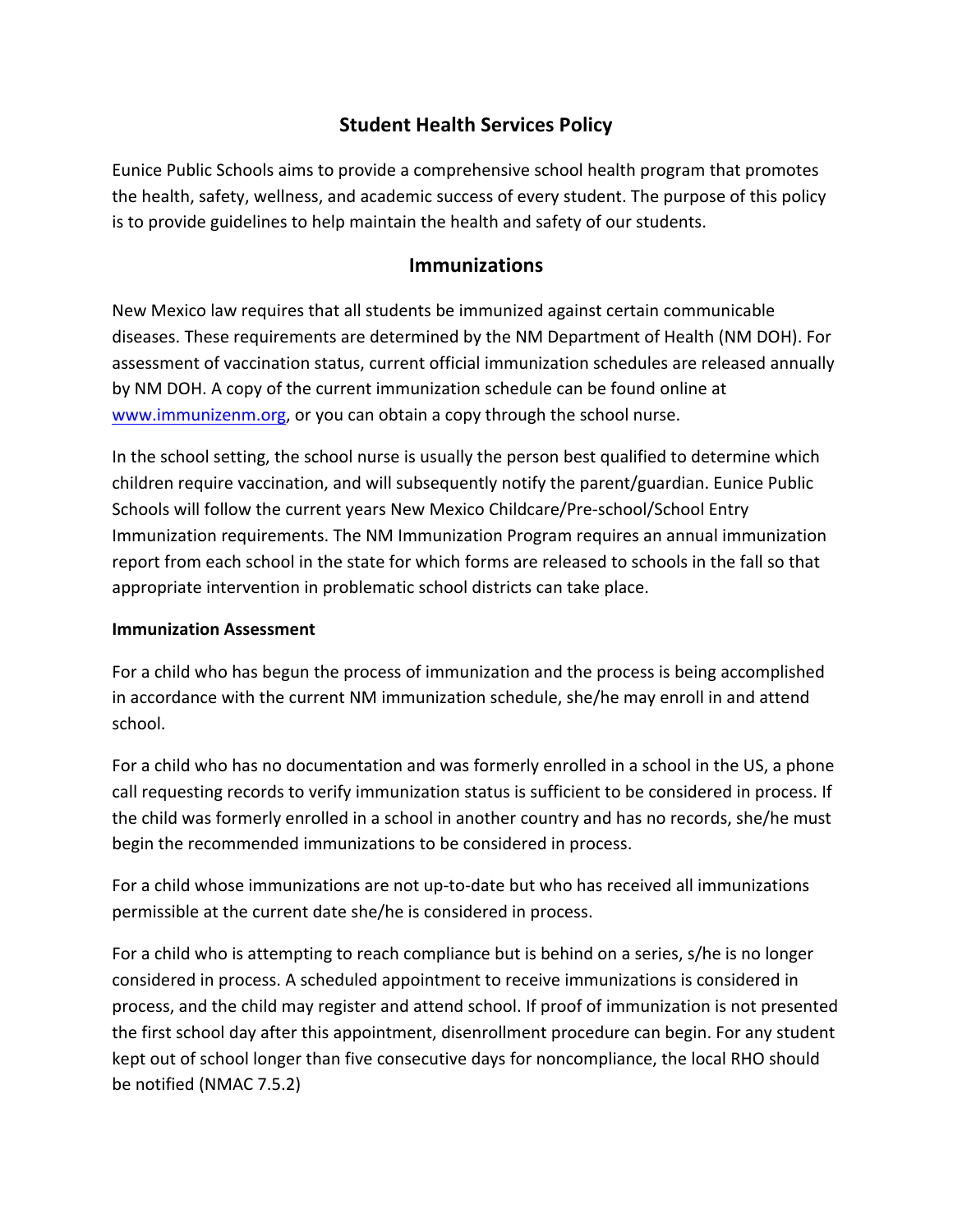For children who are less than five years of age and who attend day care or early childhood programs on school grounds must have their immunization status verified. They are required to be up-to-date with the NM recommended immunization schedule.

## Exemptions from Immunizations

A student in New Mexico may be exempt from NM Public Education Department (PED) immunization requirements to register and attend school upon providing to the school a CERTIFICATE OF EXEMPTION FROM SCHOOL/DAYCARE IMMUNIZATION REQUIREMENTS. A student must file with the Department of Health one of the following [New Mexico] Immunization Exemption Law (24-5-3)]:

(1) A certificate of a duly licensed physician stating that the physical condition of the child is such that immunization would seriously endanger the life or health of the child; or

(2) Affidavits or written affirmation from an officer of a recognized religious denomination that such child's parents or guardians are bona fide members of a denomination whose religious teaching requires reliance upon prayer or spiritual means alone for healing;

(3) Affidavits or written affirmation from his parent or legal guardian that his religious beliefs, held either individually or jointly with others, do not permit the administration of vaccine or other immunizing agent.

Any exemption from obtaining the required immunizations is valid for a period not to exceed nine (9) months and will not extend beyond the end of the school year in which it is submitted and approved. Exemptions must be renewed yearly.

Exemption forms may be downloaded from the New Mexico School Health Manual at the following: http://www.nmschoolhealthmanual.org/forms/sectionIX/CertificateofExemption7-8-13.pdf

- The form must be completed, then signed and notarized (must include notary commission expiration date and original notary seal). The original form must be filed with the NM Immunization Program. A copy of the approved form is then made available to the parent by the Immunization Program.
- Parent/Guardians are responsible for providing an approved copy of this Exemption Certificate to their child's school.
- Requests are subject to the approval of the New Mexico Department of Health
- IN ANY CASE OF COMMUNICABLE DISEASE OCCURS OR IS LIKELY TO OCCUR IN EUNICE PUBLIC SCHOOLS, THE DEPARTMENT OF HEALTH MAY REQUIRE THE EXCLUSION OF INFECTED PERSONS AND NON-IMMUNIZED PERSONS.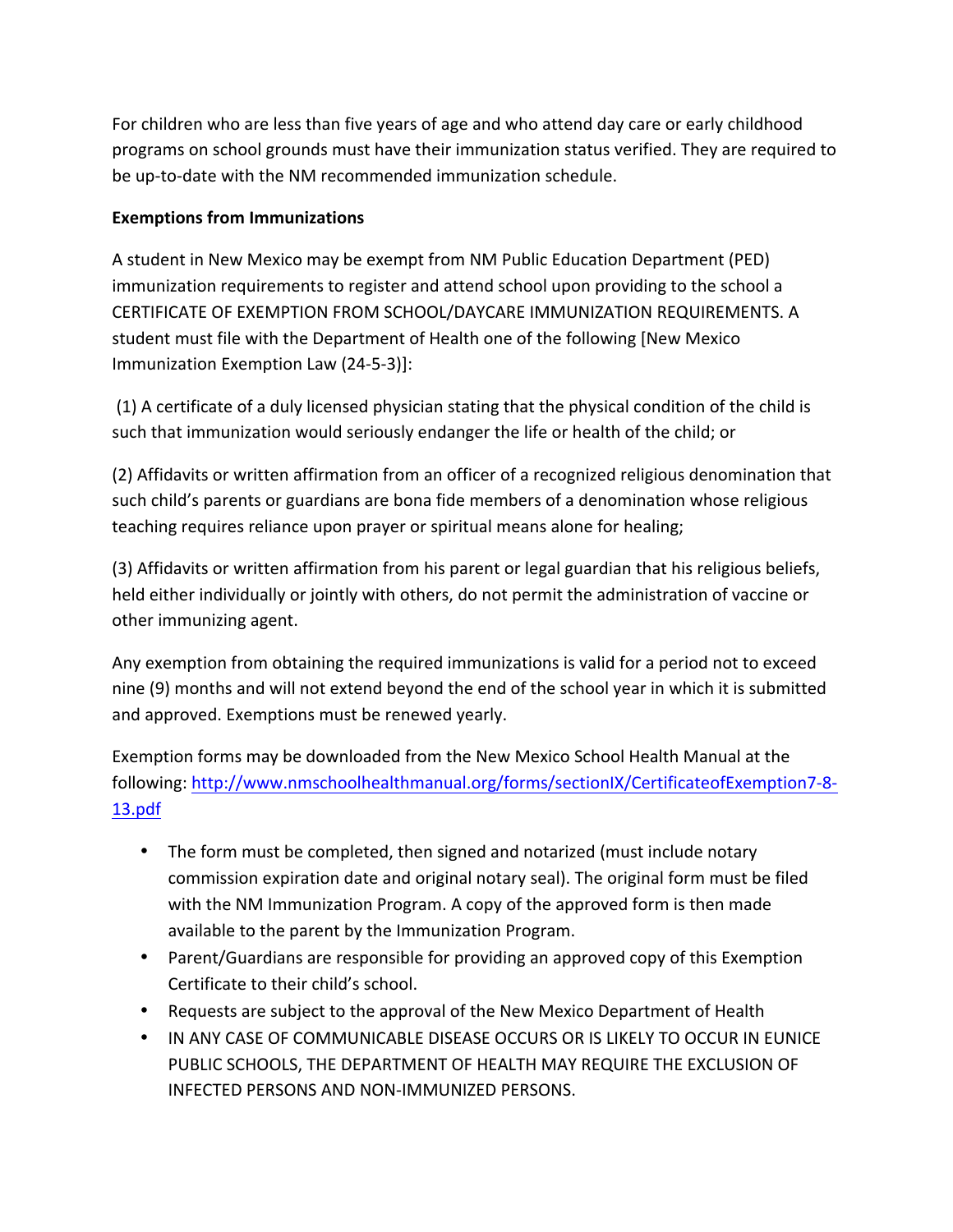#### **Disenrollment**

The school administrative authority shall commence disenrollment proceedings if satisfactory evidence of commencement and completion of immunizations or valid exemption is not provided by the student's parent/guardian, or if an exemption from immunization is subsequently determined to be invalid for any reason.

## **Communicable/Infectious Disease**

Eunice Public Schools recognizes the importance of adhering to Public Health laws, as well as the responsibility of keeping all students and staff in a safe and healthy learning environment. In the event of an outbreak or possible exposure to a communicable disease, EPS will refer to NMAC 7.4.3.13, Notifiable Diseases or Conditions in New Mexico for guidance.

If a student is a carrier of, or is infected with, a chronic or acute communicable disease, it is highly recommended that the parent/guardian discloses this information to school nurse or school administrator as soon as he/she becomes aware of the condition. This is important so that appropriate accommodations can be made for the student, while also protecting the health and safety of students and staff.

Parents/guardians shall not allow their child(ren) to attend school with an acute communicable disease, or symptoms of an acute communicable disease. The NM DOH will recommend appropriate district response to students who have symptoms of an acute communicable disease [see NM School Health Manual, Section X (http://www.nmschoolhealthmanual.org/shm\_10.pdf)].

Student Communicable Disease information will be kept confidential, and disclosed only to staff on a need-to-know basis.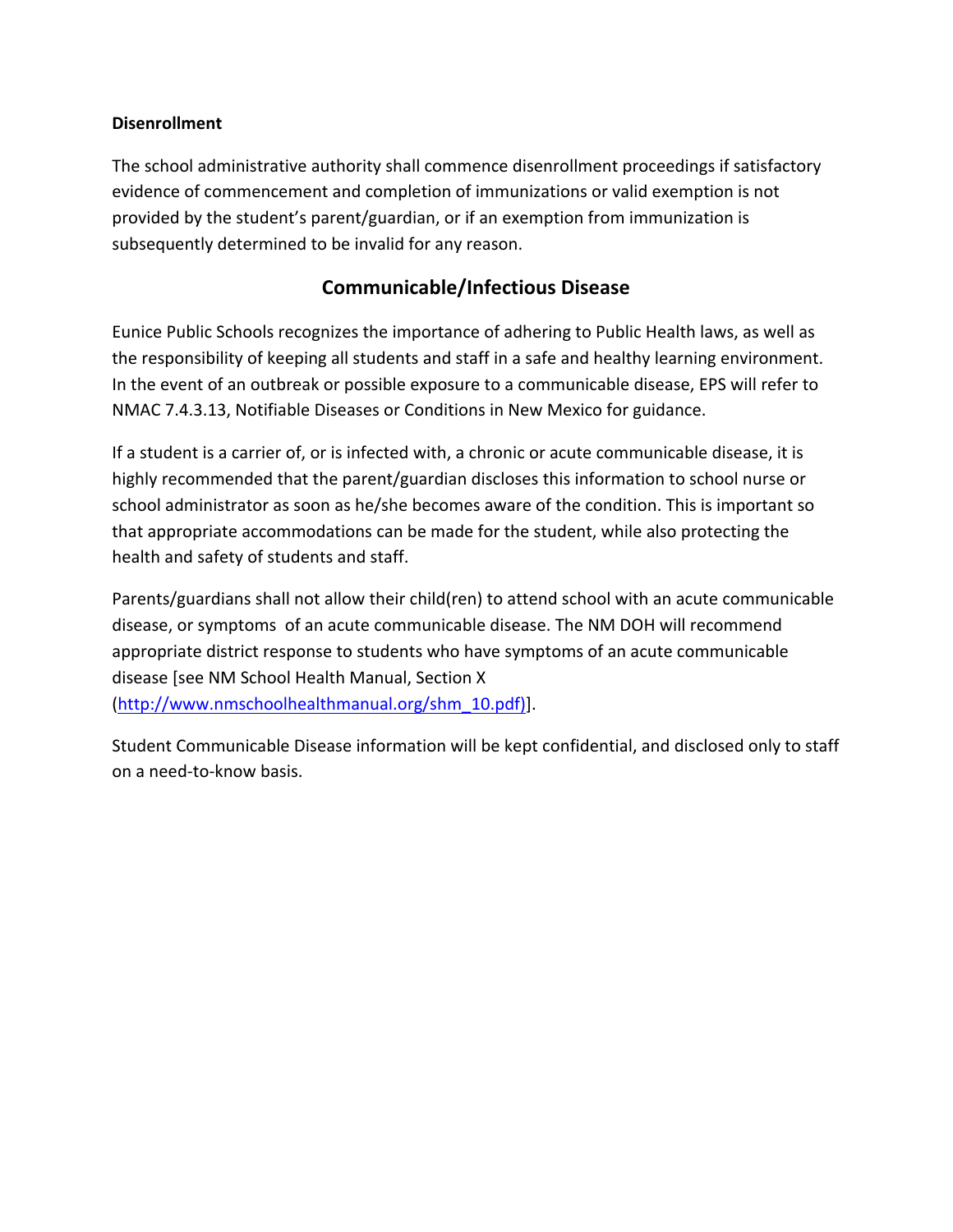## **Guidelines for Keeping a Student Home from School**

It is not always easy deciding if a child is too sick to go to school. While it is important for students to attend school regularly, it is also important for a child who is truly sick to stay home in the care of an adult to get well and prevent spreading illness to others. These guidelines will assist you in deciding whether or not your child is well enough to come to school.

- **Fever of 100°F or more** students should stay home until he/she has been fever-free for at least 24 hours without the aid of fever reducing medication, such as Tylenol or Ibuprofen. Please do not give your child medication to treat a fever and then send him/her to school.
- **Sore Throat** a student with a mild sore throat, no fever and otherwise feeling well may be fine to attend school. A severe sore throat could be a symptom of a more serious illness. If your child is diagnosed with a throat infection and antibiotics are prescribed, your child may return to school 24 hours after antibiotic treatment has been started, as long as they are not running fever.
- **Rashes** a rash may be the first sign of a contagious childhood illness. Do not send a child to school with a rash until a medical provider has evaluated it and said it is safe to do so, especially if other symptoms accompany the rash, such as itching, fever or other signs of illness. Please bring a note from the doctor, verifying that it is safe for the student to return to school. Students who are diagnosed with scabies, ringworm, or impetigo can usually return to school after 24 hours of appropriate treatment. The affected area should be covered, especially if there is drainage present.
- **Cough** a student with a mild cough, no fever or other symptoms of illness can usually remain at school. Students with a deep, uncontrollable or productive cough should stay at home, especially if the cough is accompanied by fever or other symptoms of illness.
- **Vomiting and/or Diarrhea** students may return to school 24 hours after the last episode of vomiting and/or diarrhea, as long as they have no other symptoms of illness and it is not being controlled with medication. If your child is sent home from school for vomiting/diarrhea, please keep him/her home the following school day (per the 24 hour guideline).
- **Eye Inflammation or Discharge** students whose eye is red with cloudy or yellow/green drainage; matted eyelids after sleep; eye pain; and/or redness should be kept at home and evaluated by a healthcare provider. If the child has been diagnosed with "pink eye", he/she may return to school 24 hours after treatment begins.
- **Head Lice** If you suspect or know that your child has head lice, please keep him/her at home. Students who are identified with nits (lice eggs) may stay at school until the end of the day, but if your child is found to have live lice, you will be asked to pick them up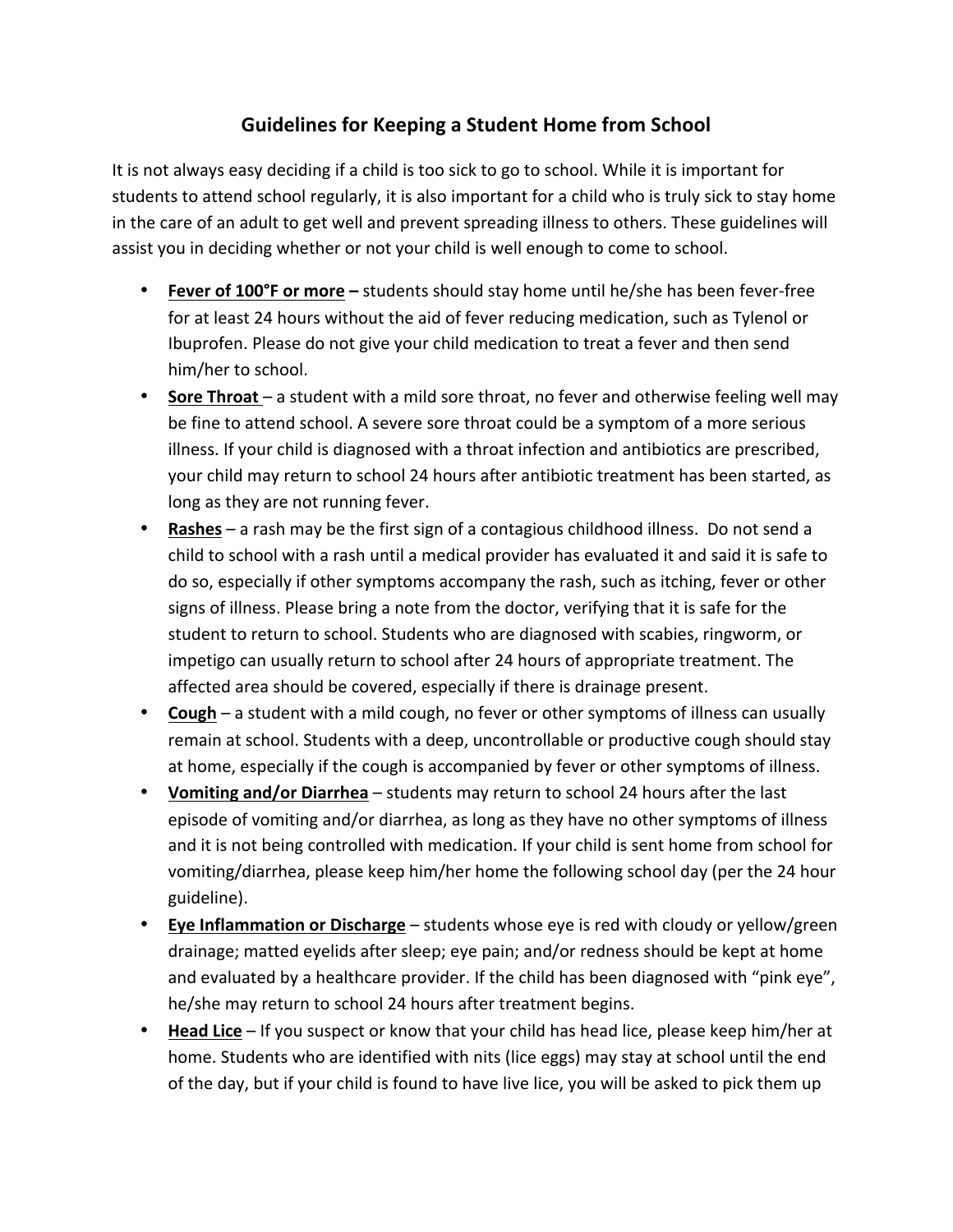immediately. Students with lice will need to be kept at home until appropriate treatment has been provided and all nits have been removed from the child's hair. Absences for head lice are only excused for a maximum of three school days.

**Please keep the office up to date with current phone numbers so you or an alternate contact can be reached if your child becomes ill or injured at school.** This is most easily accomplished by completing and returning the Emergency Medical Authorization Form you will receive at the time of registration.

# **Chronic Health Conditions**

Responding to the needs of students with chronic health conditions (i.e. asthma, allergies, diabetes, cardiac disorders, epilepsy/seizure disorders, etc.) in the school setting requires a comprehensive, coordinated, and systematic approach. If their health needs are planned for and met, students with chronic conditions can function to their maximum potential. Eunice Public Schools will work in cooperation with parents, students, school staff, and healthcare providers to provide a safe and supportive educational environment for students with chronic illnesses to ensure their safety and educational success.

### The parent/guardian will:

- Notify school authorities (principal/nurse/teacher) of the student's health management needs and diagnosis as early as possible after diagnosis or enrollment in school, and whenever the student's health needs change.
- Provide a written description of the student's health needs at school (i.e. Action Plan or Individualized Health Plan), including authorizations for medication administration, daily care and monitoring, and/or emergency response and treatment, signed by the student's healthcare provider and the parent/guardian prior to school attendance.
	- $\circ$  IHP's (Individualized Health Plans) and Action Plans are available for pick-up in the nurse's office, as well as medication authorization forms.
- Communicate significant changes in the student's needs or health status promptly to appropriate school staff.
- Update the written plan with appropriate signatures prior to the first day of school each and every school year as long as the condition persists. Treatment and Emergency plans, medication forms, and any subsequent updates are only good for one school year, including summer activities.
- Provide an adequate supply of the student's medication  $-$  in pharmacy-labeled containers, clearly labeled with appropriate name, medication, strength and frequency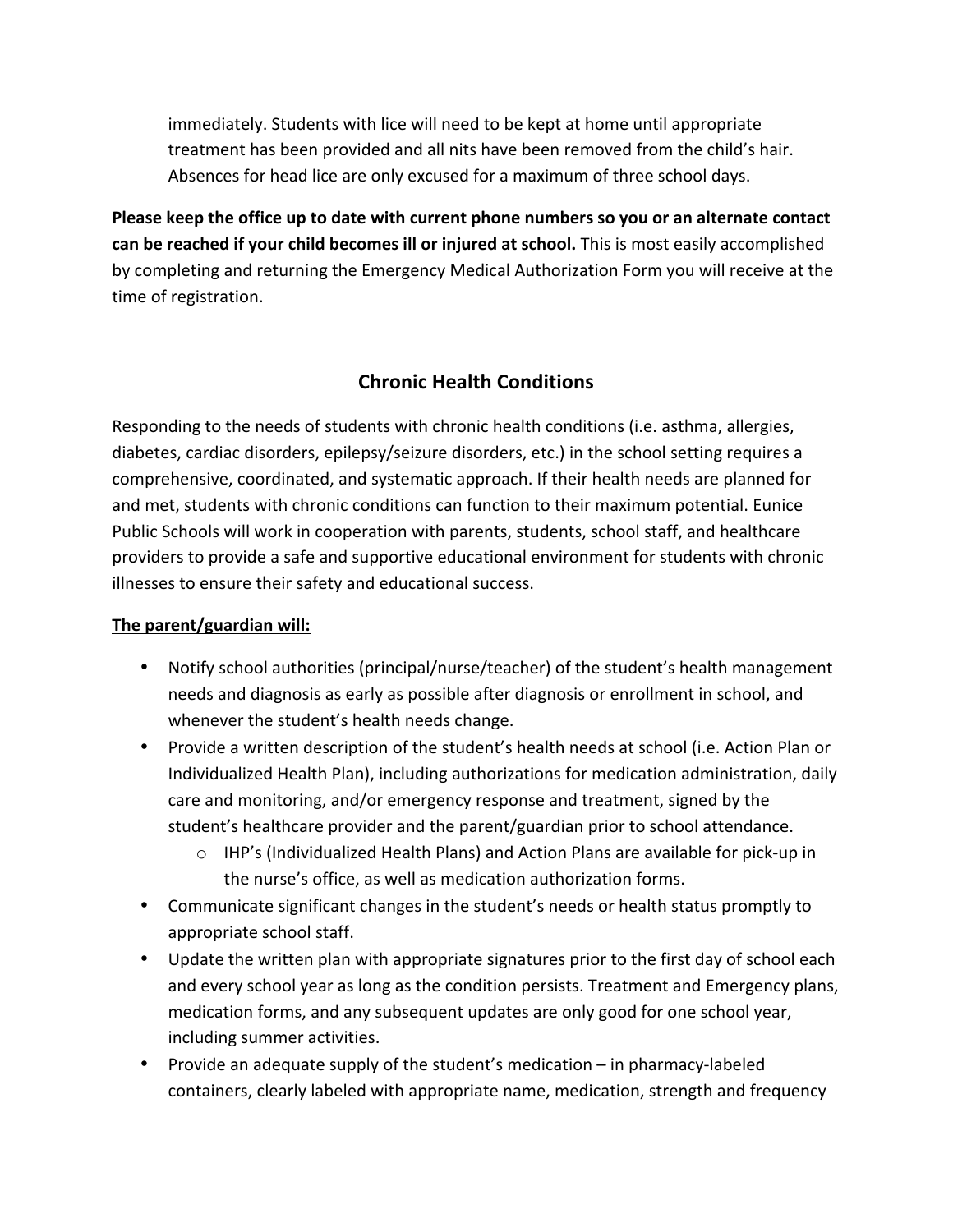of administration  $-$  as well as all other supplies necessary to manage the student's care due to their specific chronic health condition.

- Replace all medications and supplies as needed, and
- Provide the school with back-up medication in the event the student has authorization to "self-carry" medications and supplies specific to asthma, diabetes and/or emergency anaphylaxis conditions.

### **The School will:**

- Identify students with chronic conditions based on parent/guardian disclosure and/or by review of the Student Health History Form submitted every school year for every student.
- Establish and clarify roles and obligations of specific school staff who will care for a student with a chronic condition, and provide education and communication systems necessary to ensure that the student's health and educational needs are met in a safe and coordinated manner.
- Communicate with families as needed, and as authorized, with the student's health care providers.
- Ensure that student receives prescribed treatments and/or medications in a safe, reliable, and effective manner.
- Ensure that student has access to needed treatments and/or medications at all times during the school day.
- Be prepared to handle health needs and emergencies related to the student's chronic health condition during the school day.
- Ensure that there is a staff member available who is properly trained to administer prescribed treatments, medications, and other immediate/emergent care during the school day.
- Ensure that all staff that interacts with the student on a regular basis receives appropriate guidance and training on routine needs, precautions, and emergency actions.
- Ensure proper record keeping, including measures to both protect confidentiality and to share information appropriately.
- Promote a supportive learning environment that views students with chronic health conditions/illnesses the same as other students, with the exception of health need response related to the specific condition.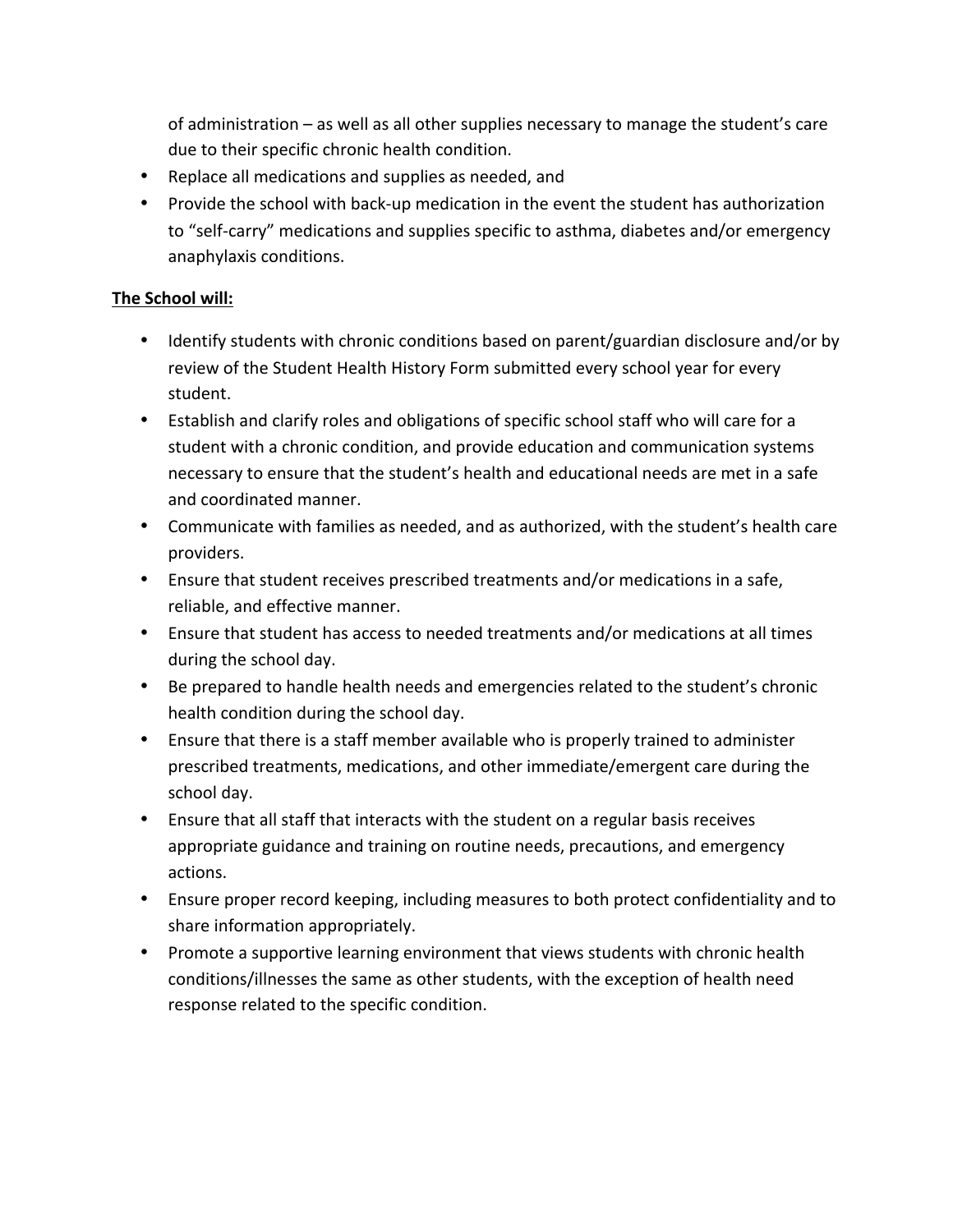## **Administration of Medication at School**

Eunice Public Schools recognizes that many children are able to attend school because of the effectiveness of medications in the treatment of chronic disabilities and long-term illnesses. The schools have neither the responsibility nor the authority to dispense medication at school, and whenever possible, all medication should be given at home. To ensure that students who require medications during the school hours receive them with maximum protections to all involved, the following is required:

- A dated, complete Medication Authorization Form from the licensed medical provider is required for every medication, every school year (this form is available in the nurse's office or on the school website). The licensed medical provider's order shall be valid only for the current school year. It is the parent/guardian's responsibility for getting this form completed and delivered to the school along with the medication. Medication **sent to school with the student will not be acceptable.** Any change in the dosage or time of administration must be accompanied by written documentation from the health care provider.
- The parent/guardian authorization section of the Medication Authorization Form must be completed and signed for every medication, every school year. The medication CANNOT be administered if this section is left blank. In addition, parents/guardians should provide a telephone number through which a parent/guardian may be reached in the event of an adverse reaction to the medication.
- Medication order(s) must include the name of the student, name of the medication, dosage, route of administration, and time of administration.
- Prescription medication (including samples from the physician) shall be labeled by the physician or by a licensed pharmacist to include the student's name, name of prescribing physician, name of medication, dosage, and time of administration. Medication should be brought in the original container.
- Medication will be stored in a central location (i.e. the nurse's office) within a locked cabinet. Exceptions of this rule will be noted on the physician's order and medication authorization form, and will pertain to medication that must be stored in a refrigerator or those carried by the student. Keeping medications at the school is an accommodation to the student, and the district is not responsible for loss or damage resulting from theft.
- A parent/guardian must deliver the medication to the school, with the exception of students who have physician's authorization to self-carry asthma inhalers or diabetic medication and supplies.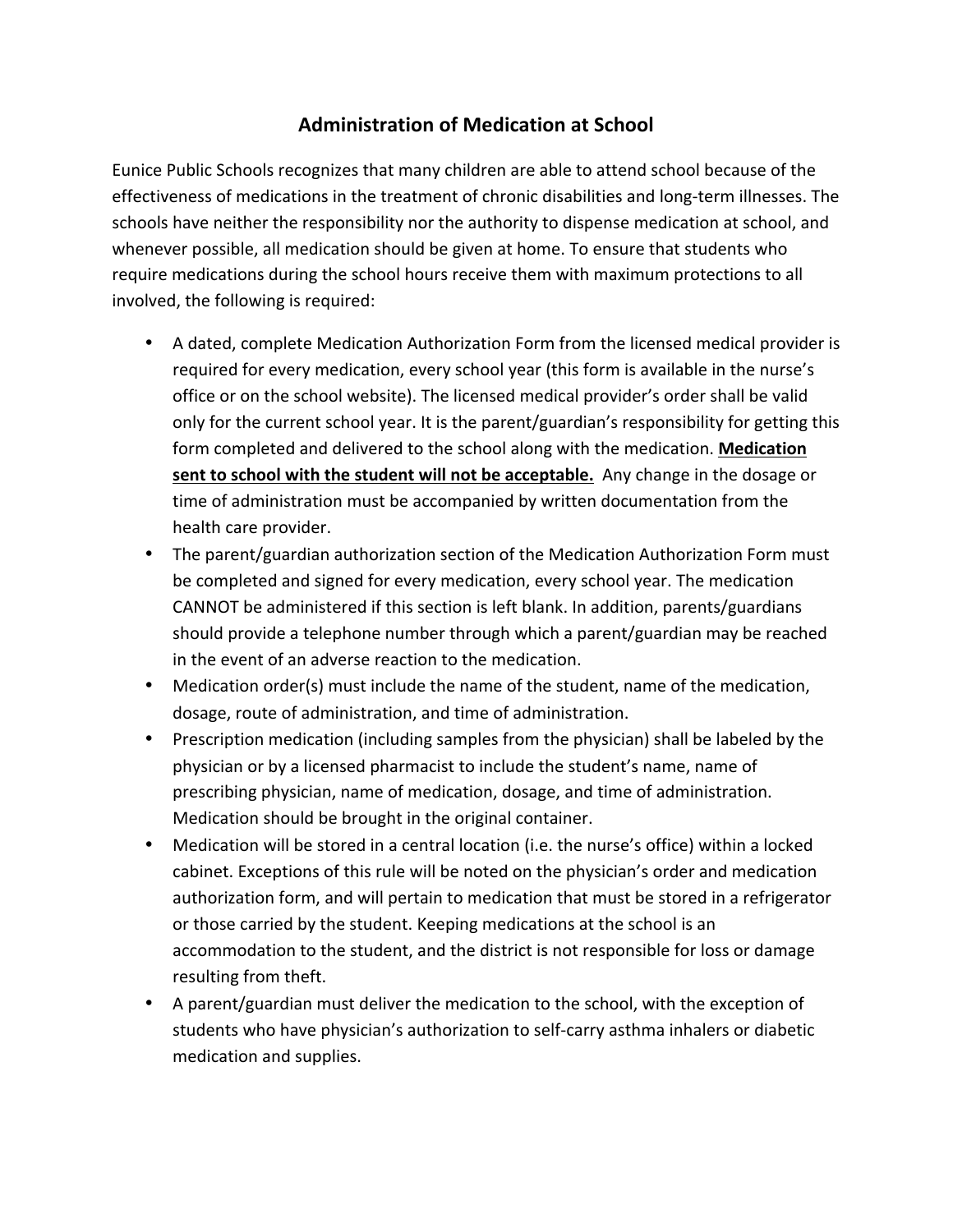- It shall be the student's responsibility to report to the school nurse's office or other designated area (to be determined by the school nurse and school prinicipal) for his/her medication at the time it is to be administered. The child must be instructed by the parent or the physician on how to take his/her medication. Young children, handicapped, or intellectually disabled children should be taught according to their level of capability. It is the responsibility of the child to understand why he/she takes the medicine and to take it according to the prescribed schedule.
	- $\circ$  When a student comes to take his/her medication, the following 6 Rights of Medication Administration shall be followed by the nurse or trained designee:
		- Right Student
		- Right Medication
		- Right Dosage
		- Right Time
		- Right Route
		- Right Documentation
- A medication record shall be available in the nurse's office for every medication administered to the student that shall include the name of the student, name of medication, frequency of administration and dosage. This medication administration record shall be filed as permanent record.
- In the event the school nurse is unavailable to administer medication, a trained designee shall act in his/her stead or the parent/guardian may come to the school to administer the medication.
- The nurse (or district trained designee) is unable to administer missed home doses of medication at school without a physician's order. It will be the responsibility of the parent/guardian to come to school to administer missed home medication doses.
- The school district, its employees or agents may confiscate a student's medication if the student's self-administration of the medication exceeds the student's prescribed dosage or if the student endangers others with his/her medication. Parents/guardians will be notified if confiscation occurs.

#### **Students with Diabetes, Asthma, and Anaphylaxis**

New Mexico law requires all schools, whether public or private, to grant to any student grades K-12 authorization to carry and self-administer provider prescribed asthma treatment medication, anaphylaxis emergency treatment medication, and diabetes treatment medication under specific conditions (NMAC 6.12.8.8). Those specific conditions include:

• Appropriate instruction has been given by the provider to the student in the correct and responsible use of the medication;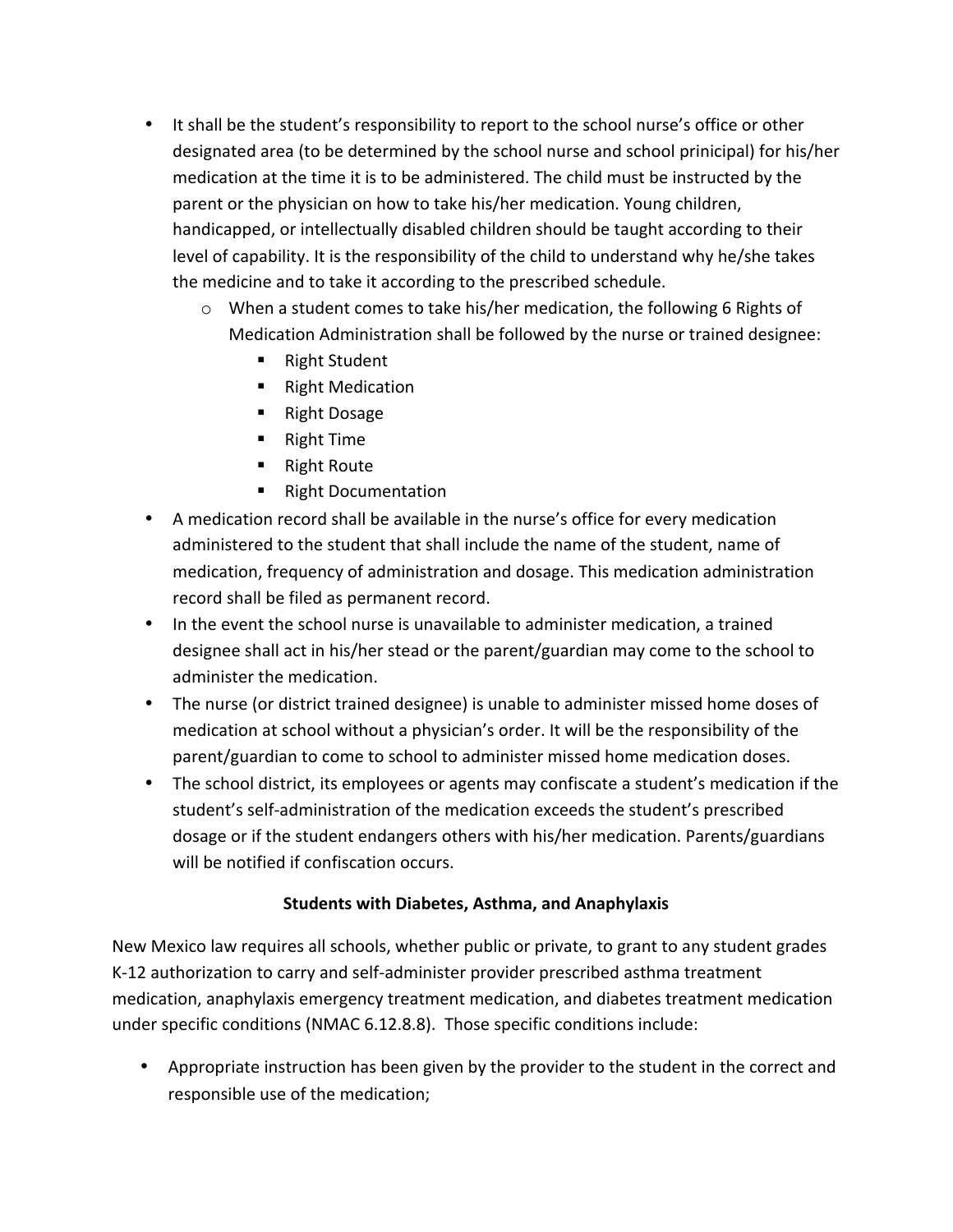- The student has demonstrated adequate skill level to the school nurse to carry and selfadminister identified medication;
- There is a written treatment plan on file with the school nurse;
- The school liability policy and the extent and duration of the authorization have been discussed with the parent/guardian.

Therefore, Eunice Public Schools will permit students to self-assess and carry, and selfadminister prescribed medications under these specified conditions, as long as in doing so, he/she does not endanger his or her own person, or other persons through misuse of the medication.

## **Over-the-Counter Medications**

Eunice Public Schools will follow guidelines set forth in the New Mexico School Health Manual, as well as state administrative regulations, regarding the administration of over-the-counter medications at school. Over-the-counter medication guidelines as described in this section shall also include natural remedies, herbal remedies and nutritional supplements.

Over-the-counter (OTC) medications that were once kept on campus (i.e. acetaminophen, ibuprofen, antacids, hydrocortisone cream, antibiotic ointment, cough drops, etc.) will no longer be stocked by the school. OTC medications will only be administered if the following are met:

- Parents/guardians must provide written consent for administering OTC medication. Parental consent lasts until the end of the current school year.
- Parents/guardians who permit the school nurse to administer an OTC medication must supply an unopened bottle of the medication for which they are consenting to be given to their child. Please provide the smallest bottle possible, due to storage space considerations. The medication will be stored in a locked cabinet in the nurse's office.
- All medications should be labeled with the name and date of birth of the child for whom they are intended. If more than one child from a family is in the school, the names and dates of birth of all children may be placed on a single bottle of OTC medication.
- If OTC medication needs to be administered for more than 3 consecutive days, or more than 3 times a month, the student will be referred for medical evaluation and an order from the student's primary care provider will be required. \*NOTE: An exception to the 3-day rule will be made for cough drops, providing that a parent/guardian brings the student's supply to the school and provides written permission for the cough drops to be given to their child on an as needed basis, following instructions on the product label.